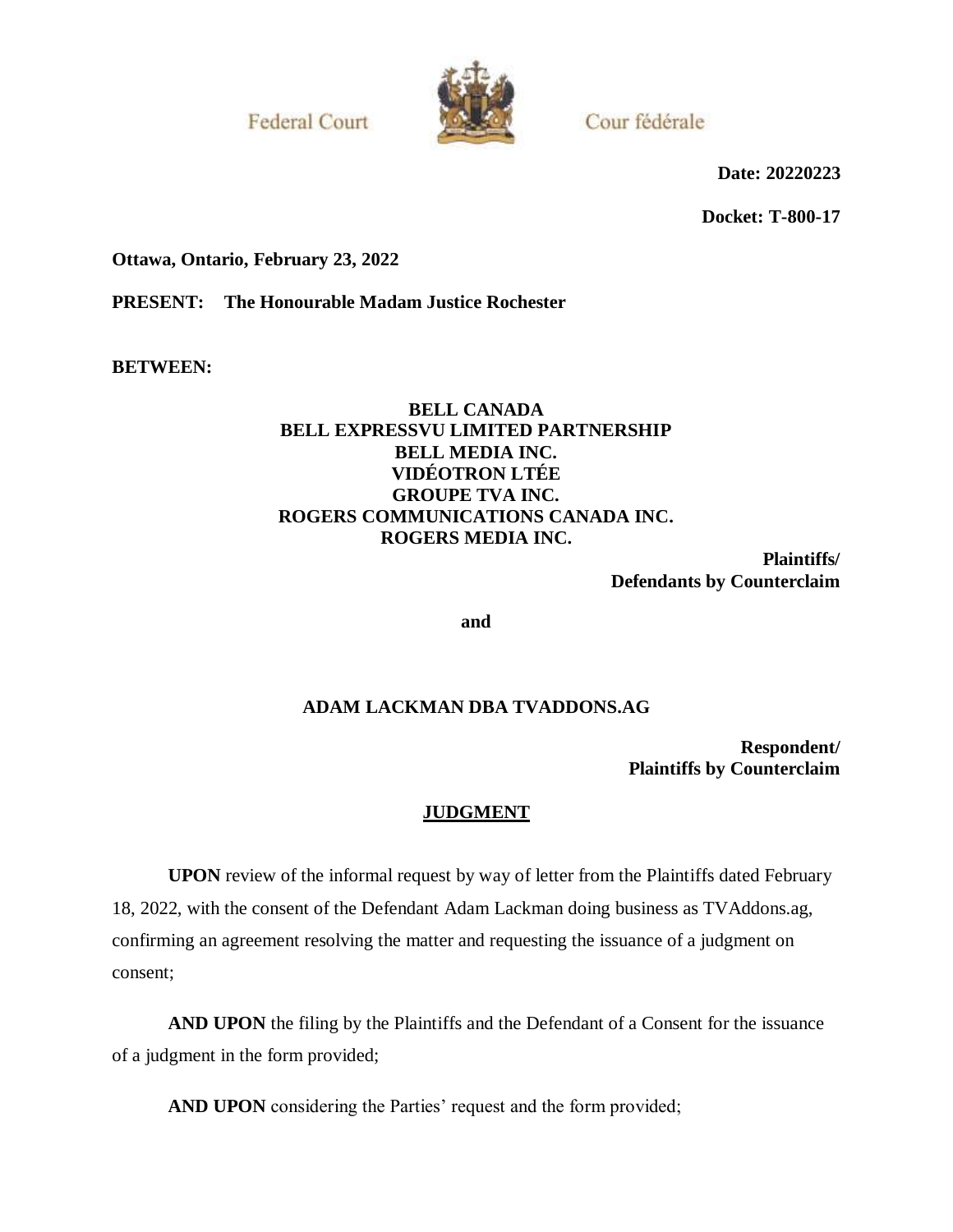## 1. **THIS COURT DECLARES THAT** the Defendant Adam Lackman dba TVAddons.ag:

- (a) has communicated television programs for which the Plaintiffs own the Canadian right to communicate to the public by telecommunication (the "**Plaintiffs Programs**") to the public by telecommunication, including by directly or indirectly participating in the development, hosting, distribution or promotion of Kodi add-ons that provide users with unauthorized access to the Plaintiffs Programs ("**Infringing Add-ons**"), consequently infringing the Plaintiffs copyright in the Plaintiffs Programs, contrary to sections  $3(1)(f)$  and  $27(1)$  of the *Copyright Act*;
- (b) has made the Plaintiffs Programs available to the public by telecommunication in a way that allows members of the public to have access to them from a place and at a time individually chosen by them, including by directly or indirectly participating in the development, hosting, distribution or promotion or Infringing Add-ons, consequently infringing the Plaintiffs copyright in the Plaintiffs Programs, contrary to sections 2.4(1.1) and 3(1)(f) and 27(1) of the *Copyright Act*;
- (c) has induced and authorized users of Infringing Add-ons to initiate acts of infringement of the Plaintiffs' right to communicate the Plaintiffs Programs to the public by telecommunication, by directly or indirectly participating in the development, hosting, distribution or promotion or Infringing Add-ons by contrary to sections 3(1)(f) and 27(1) of the *Copyright Act*;
- 2. **THIS COURT ISSUES** a permanent injunction enjoining and restraining the Defendant Mr. Lackman, by himself or by his employees, representatives and agents, or by any company, partnership, trust, entity or person under his authority or control, or with which he is associated or affiliated, from directly or indirectly:
	- (a) communicating the Plaintiffs Programs to the public by telecommunication, including by directly or indirectly participating in the development, operation,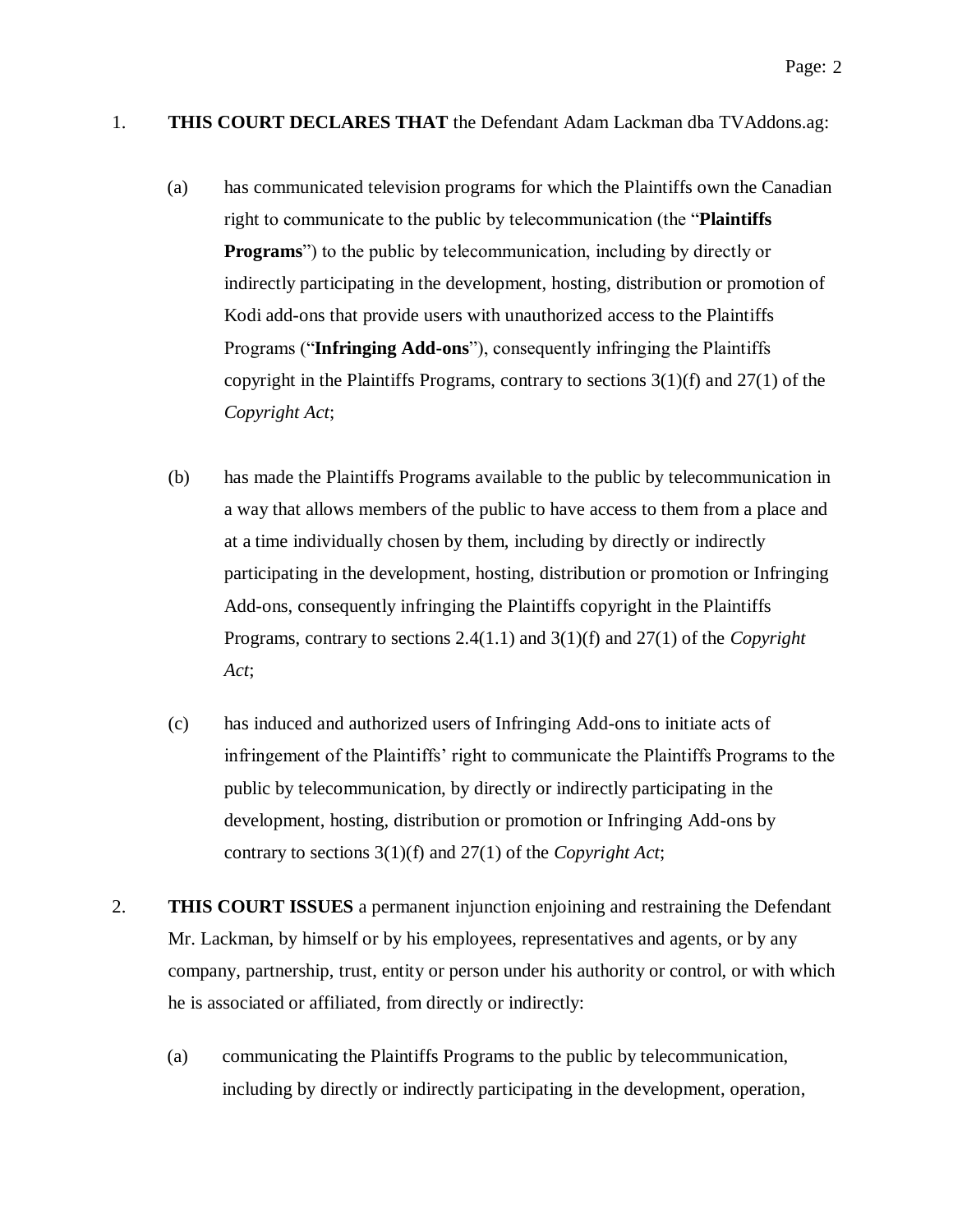maintenance, updating, hosting, distribution or promotion or Infringing Add-ons, of the "FreeTelly" application, of the "Indigo" tool, or of any similar software application or tool, including through the operation the websites www.tvaddons.ag, www.offshoregit.com, or of any other website providing similar services;

- (b) making the Plaintiffs Programs available to the public by telecommunication in a way that allows members of the public to have access to them from a place and at a time individually chosen by them, including by directly or indirectly participating in the development, operation, maintenance, updating, hosting, distribution or promotion or Infringing Add-ons, of the "FreeTelly" application, of the "Indigo" tool, or of any similar software application or tool, including through the operation the websites www.tvaddons.ag, www.offshoregit.com, or of any other website providing similar services;
- (c) inducing and/or authorizing anyone to initiate or facilitate acts of infringement of the Plaintiffs' rights to communicate the Plaintiffs Programs to the public by telecommunication, including by directly or indirectly participating in the development, operation, maintenance, updating, hosting, distribution or promotion or Infringing Add-ons, of the "FreeTelly" application, of the "Indigo" tool, or of any similar software application or tool, including through the operation the websites www.tvaddons.ag, www.offshoregit.com, or of any other website providing similar services;
- (d) participating in the development, operation, maintenance, updating, hosting, distribution or promotion of any Infringing Add-ons, of the software application "FreeTelly", of the "Indigo" tool, or of any similar software application or tool;
- (e) operating the websites www.tvaddons.ag, www.offshoregit.com, or any other website providing similar services;